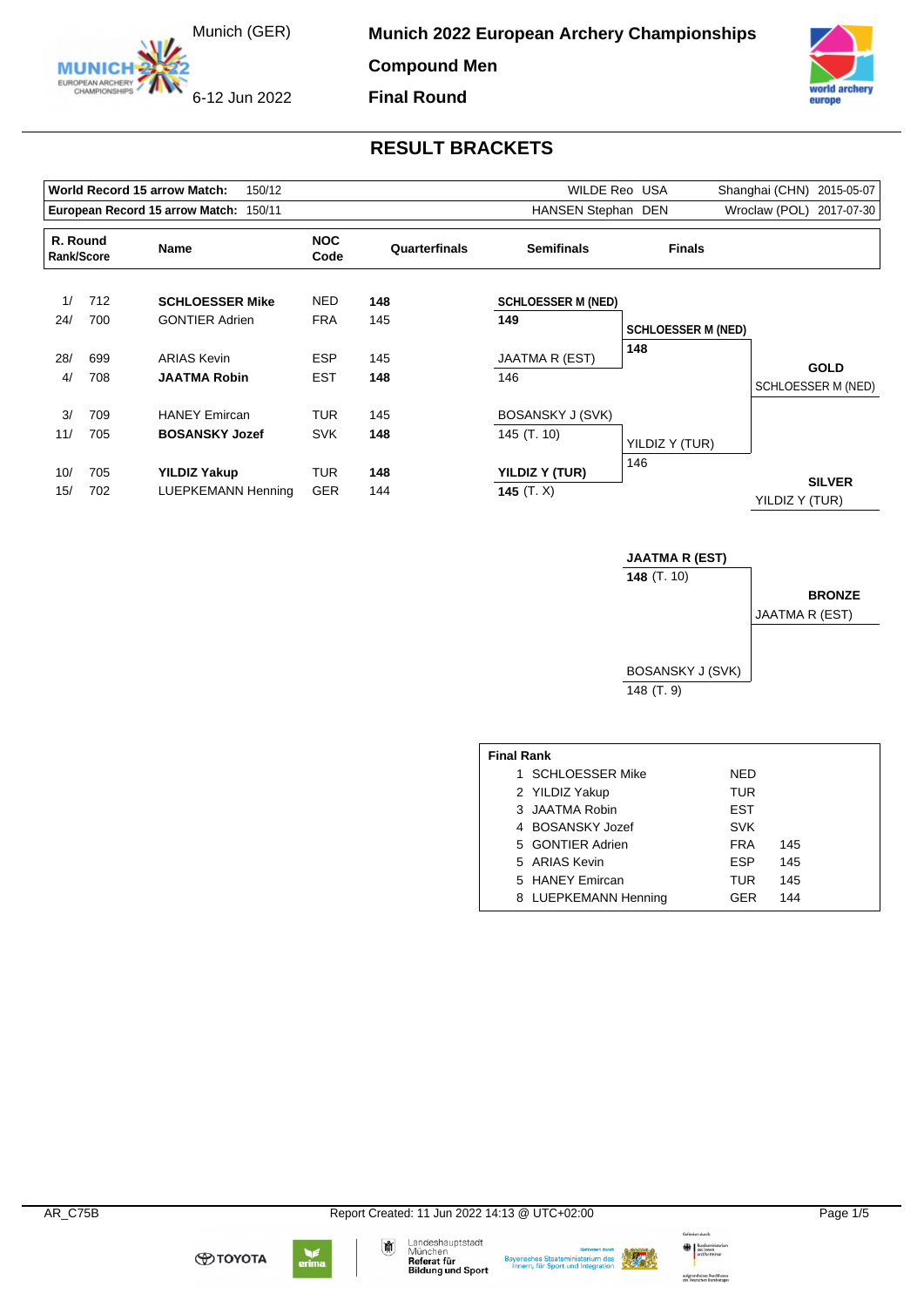

**Compound Men**

6-12 Jun 2022

**Elimination Round**



# **RESULT BRACKETS**

| World Record 15 arrow Match:<br>150/12 |                                                                                                                                                                                                                                                         |                                                  |                    |                                               | WILDE Reo USA                 | Shanghai (CHN) 2015-05-07        |                           |                           |  |  |
|----------------------------------------|---------------------------------------------------------------------------------------------------------------------------------------------------------------------------------------------------------------------------------------------------------|--------------------------------------------------|--------------------|-----------------------------------------------|-------------------------------|----------------------------------|---------------------------|---------------------------|--|--|
|                                        |                                                                                                                                                                                                                                                         | European Record 15 arrow Match: 150/11           |                    |                                               |                               | HANSEN Stephan DEN               | Wroclaw (POL) 2017-07-30  |                           |  |  |
| R. Round<br>Rank/Score                 |                                                                                                                                                                                                                                                         | Name                                             | <b>NOC</b><br>Code | 1/48<br>Elimin. Round                         | 1/24<br>Elimin. Round         | 1/16<br>Elimin. Round            | 1/8<br>Elimin. Round      | Quarterfinals             |  |  |
| 1/                                     | 712                                                                                                                                                                                                                                                     | <b>SCHLOESSER Mike</b><br>pre-seeded in 1/16th   | <b>NED</b>         |                                               | <b>SCHLOESSER M (NED)</b>     | <b>SCHLOESSER M (NED)</b><br>143 |                           |                           |  |  |
|                                        |                                                                                                                                                                                                                                                         |                                                  |                    |                                               | -Bye-                         |                                  | <b>SCHLOESSER M (NED)</b> |                           |  |  |
| 33/                                    | 697                                                                                                                                                                                                                                                     | <b>TELLA Matti</b>                               | <b>FIN</b>         |                                               | TELLA M (FIN)                 |                                  | 148                       |                           |  |  |
|                                        |                                                                                                                                                                                                                                                         | -Bye-                                            |                    |                                               | 141                           | <b>BRENK AM (SLO)</b><br>142     |                           |                           |  |  |
| 32/                                    | 698                                                                                                                                                                                                                                                     | -Bye-<br><b>BRENK Aljaz Matija</b>               | <b>SLO</b>         |                                               | <b>BRENK AM (SLO)</b><br>143  |                                  |                           | <b>SCHLOESSER M (NED)</b> |  |  |
| 17/                                    | 702                                                                                                                                                                                                                                                     | <b>BRUNO Marco</b><br>-Bye-                      | <b>ITA</b>         |                                               | <b>BRUNO M (ITA)</b><br>146   |                                  |                           | 148                       |  |  |
| 65/                                    | 680                                                                                                                                                                                                                                                     | <b>VANEK Martin</b>                              | <b>CZE</b>         | 140                                           | <b>DELLA STUA V (ITA)</b>     | <b>DELLA STUA V (ITA)</b><br>140 |                           |                           |  |  |
| 48/                                    | 690                                                                                                                                                                                                                                                     | <b>DELLA STUA Valerio</b>                        | <b>ITA</b>         | 144                                           | 147                           |                                  | DELLA STUA V (ITA)        |                           |  |  |
| 49/                                    | 689                                                                                                                                                                                                                                                     | <b>RESSAR Evert</b>                              | <b>EST</b>         | 142                                           | <b>RESSAR E (EST)</b>         |                                  | 140                       |                           |  |  |
| 64/                                    | 682                                                                                                                                                                                                                                                     | <b>REITMEIER Filip</b>                           | CZE                | 137                                           | 144                           | RESSAR E (EST)<br>137            |                           |                           |  |  |
| 16/                                    | 702                                                                                                                                                                                                                                                     | -Bye-<br><b>FREGNAN Elia</b>                     | <b>ITA</b>         |                                               | FREGNAN E (ITA)<br>141        |                                  |                           |                           |  |  |
| 9/                                     | 706                                                                                                                                                                                                                                                     | <b>HAMDORF Sebastian</b><br>-Bye-                | GER                |                                               | HAMDORF S (GER)<br>141 (T. X) | PATER S (NED)                    |                           |                           |  |  |
| 57/                                    | 684                                                                                                                                                                                                                                                     | <b>PATER Sil</b>                                 | <b>NED</b>         | 143                                           | <b>PATER S (NED)</b>          | 142                              |                           |                           |  |  |
| 56/                                    | 685                                                                                                                                                                                                                                                     | GORCZYCA Krzysztof                               | POL                | 136                                           | 141 $(T. X+)$                 |                                  | <b>GONTIER A (FRA)</b>    |                           |  |  |
| 41/                                    | 693                                                                                                                                                                                                                                                     | <b>MATZNER Michael</b>                           | <b>AUT</b>         | 139                                           | MATZNER M (AUT)               |                                  | 146                       |                           |  |  |
| 72/                                    | 655                                                                                                                                                                                                                                                     | <b>BILEISIS Remigijus</b>                        | LTU                | 136                                           | 142                           | <b>GONTIER A (FRA)</b>           |                           |                           |  |  |
| 24/                                    | 700                                                                                                                                                                                                                                                     | -Bye-<br><b>GONTIER Adrien</b>                   | <b>FRA</b>         |                                               | <b>GONTIER A (FRA)</b><br>146 | 144                              |                           | <b>GONTIER A (FRA)</b>    |  |  |
| 25/                                    | 699                                                                                                                                                                                                                                                     | <b>RAVENSCROFT Adam</b>                          | GBR                |                                               | RAVENSCROFT A (GBR)<br>143    |                                  |                           | 145                       |  |  |
|                                        |                                                                                                                                                                                                                                                         | -Bye-                                            |                    |                                               |                               | <b>TAYLOR S (GBR)</b><br>143     |                           |                           |  |  |
| 73/<br>40/                             | 651<br>694                                                                                                                                                                                                                                              | <b>MELAMED Yehonatan</b><br><b>TAYLOR Stuart</b> | <b>ISR</b><br>GBR  | 133<br>140                                    | <b>TAYLOR S (GBR)</b><br>145  |                                  | TAYLOR S (GBR)            |                           |  |  |
|                                        |                                                                                                                                                                                                                                                         |                                                  |                    |                                               | -Bye-                         |                                  | 142                       |                           |  |  |
|                                        |                                                                                                                                                                                                                                                         |                                                  |                    |                                               |                               | FULLERTON M (DEN)<br>142         |                           |                           |  |  |
| 8/                                     | 706                                                                                                                                                                                                                                                     | pre-seeded in 1/16th<br><b>FULLERTON Mathias</b> | <b>DEN</b>         |                                               | <b>FULLERTON M (DEN)</b>      |                                  |                           |                           |  |  |
| AR_C75A                                |                                                                                                                                                                                                                                                         |                                                  |                    | Report Created: 11 Jun 2022 14:13 @ UTC+02:00 |                               |                                  |                           | Page 2/5                  |  |  |
|                                        | Gefördert durch<br>Landeshauptstadt<br>咖<br>München<br>des Innem<br>und für Heimat<br>$\epsilon$<br>erima<br><b>⊕тоүота</b><br><b>Bayerisches Staatsministerium des</b><br>Referat für<br>Innern, für Sport und Integration<br><b>Bildung und Sport</b> |                                                  |                    |                                               |                               |                                  |                           |                           |  |  |

aufgrund eines Beschlusses<br>des Deutschen Bundestages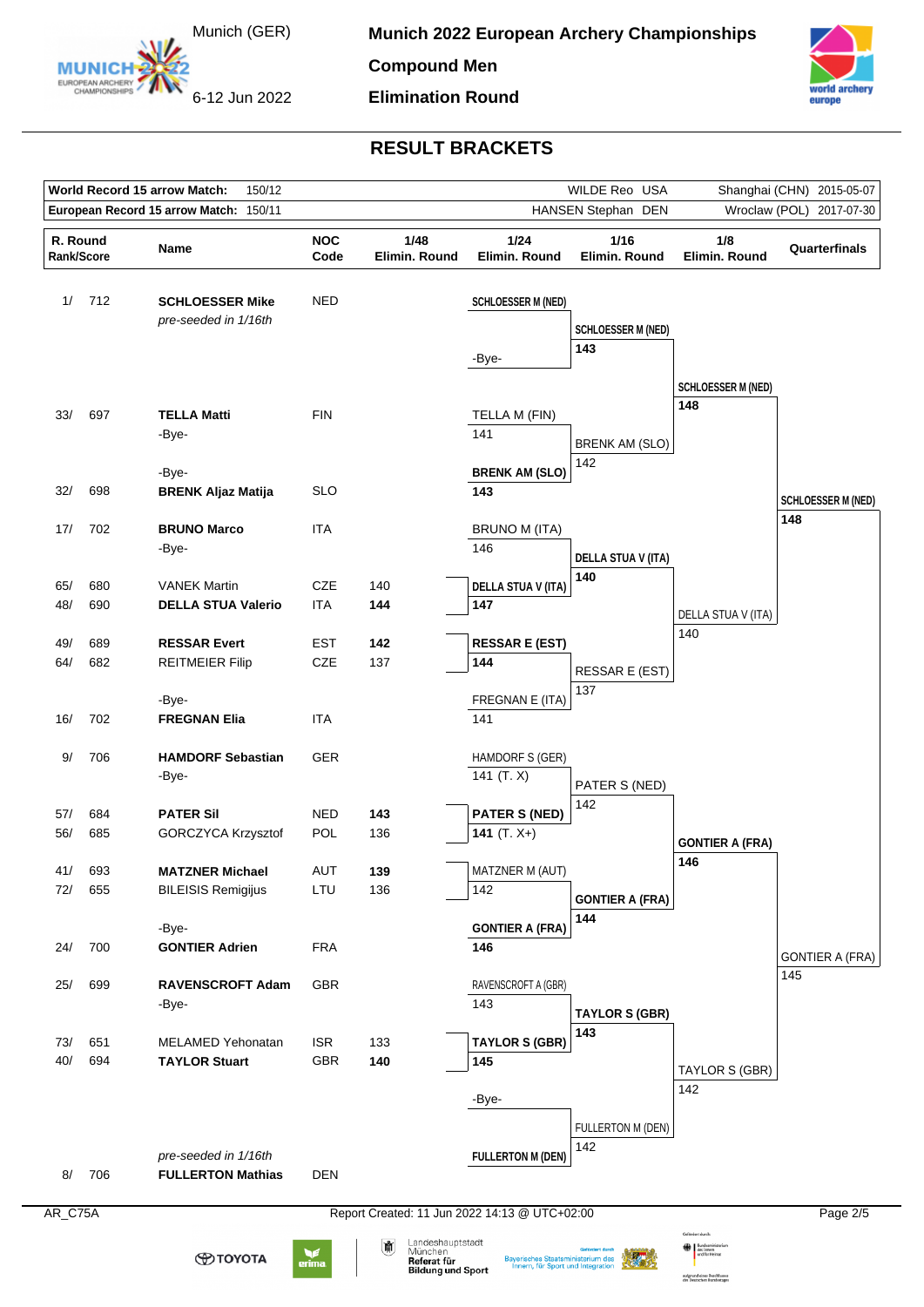

**Munich 2022 European Archery Championships** 

**Compound Men**

6-12 Jun 2022

**Elimination Round**



### **RESULT BRACKETS**

|                        |                                                                                                                                                                                                | World Record 15 arrow Match:<br>150/12              |                    |                                               |                           | WILDE Reo USA                          | Shanghai (CHN) 2015-05-07 |                       |  |  |  |
|------------------------|------------------------------------------------------------------------------------------------------------------------------------------------------------------------------------------------|-----------------------------------------------------|--------------------|-----------------------------------------------|---------------------------|----------------------------------------|---------------------------|-----------------------|--|--|--|
|                        |                                                                                                                                                                                                | European Record 15 arrow Match: 150/11              |                    |                                               |                           | HANSEN Stephan DEN                     | Wroclaw (POL) 2017-07-30  |                       |  |  |  |
| R. Round<br>Rank/Score |                                                                                                                                                                                                | Name                                                | <b>NOC</b><br>Code | 1/48<br>Elimin. Round                         | 1/24<br>Elimin. Round     | 1/16<br>Elimin. Round                  | 1/8<br>Elimin. Round      | Quarterfinals         |  |  |  |
| 5/                     | 707                                                                                                                                                                                            | <b>BOULCH Jean Philippe</b><br>pre-seeded in 1/16th | <b>FRA</b>         |                                               | <b>BOULCH JP (FRA)</b>    | <b>BOULCH JP (FRA)</b>                 |                           |                       |  |  |  |
|                        |                                                                                                                                                                                                |                                                     |                    |                                               | -Bye-                     | 144 (T. 9)                             | <b>ARIAS K (ESP)</b>      |                       |  |  |  |
| 37/                    | 695                                                                                                                                                                                            | <b>PRZYBYLSKI Lukasz</b>                            | POL                | 146                                           | PRZYBYLSKI L (POL)        |                                        | 145 $(T. X+)$             |                       |  |  |  |
| 76/                    | 638                                                                                                                                                                                            | FANNARSSON Dagur Orn ISL                            |                    | 129                                           | 144                       | <b>ARIAS K (ESP)</b>                   |                           |                       |  |  |  |
|                        |                                                                                                                                                                                                | -Bye-                                               |                    |                                               | <b>ARIAS K (ESP)</b>      | 144 (T. 10)                            |                           |                       |  |  |  |
| 28/                    | 699                                                                                                                                                                                            | <b>ARIAS Kevin</b>                                  | <b>ESP</b>         |                                               | 145                       |                                        |                           | ARIAS K (ESP)         |  |  |  |
| 21/                    | 701                                                                                                                                                                                            | <b>OROSZ Viktor</b>                                 | HUN                |                                               | OROSZ V (HUN)             |                                        |                           | 145                   |  |  |  |
|                        |                                                                                                                                                                                                | -Bye-                                               |                    |                                               | 141                       |                                        |                           |                       |  |  |  |
|                        |                                                                                                                                                                                                |                                                     |                    |                                               |                           | BENSCHJÖLD J (SWE)<br>143 (T. 9)       |                           |                       |  |  |  |
| 69/                    | 674                                                                                                                                                                                            | <b>ISNES Trym</b>                                   | <b>NOR</b>         | 140                                           | <b>BENSCHJÖLD J (SWE)</b> |                                        |                           |                       |  |  |  |
| 44/                    | 692                                                                                                                                                                                            | <b>BENSCHJÖLD Jacob</b>                             | <b>SWE</b>         | 146                                           | 142                       |                                        | DAMSBO M (DEN)            |                       |  |  |  |
| 53/                    | 687                                                                                                                                                                                            | POULSEN Joannes                                     | FRO                | 142                                           | TOIVANEN V (FIN)          |                                        | 145 (T.X)                 |                       |  |  |  |
| 60/                    | 683                                                                                                                                                                                            | <b>TOIVANEN Vili</b>                                | <b>FIN</b>         | 147                                           | 144                       |                                        |                           |                       |  |  |  |
|                        |                                                                                                                                                                                                |                                                     |                    |                                               |                           | <b>DAMSBO M (DEN)</b><br>143 $(T. 10)$ |                           |                       |  |  |  |
|                        |                                                                                                                                                                                                | -Bye-                                               |                    |                                               | <b>DAMSBO M (DEN)</b>     |                                        |                           |                       |  |  |  |
| 12/                    | 705                                                                                                                                                                                            | <b>DAMSBO Martin</b>                                | <b>DEN</b>         |                                               | 147                       |                                        |                           |                       |  |  |  |
| 13/                    | 704                                                                                                                                                                                            | <b>BUDEN Domagoj</b>                                | <b>CRO</b>         |                                               | <b>BUDEN D (CRO)</b>      |                                        |                           |                       |  |  |  |
|                        |                                                                                                                                                                                                | -Bye-                                               |                    |                                               | 147                       | <b>BUDEN D (CRO)</b>                   |                           |                       |  |  |  |
| 61/                    | 682                                                                                                                                                                                            | <b>WILLEMS Stef</b>                                 | <b>NED</b>         | 144                                           | <b>WILLEMS S (NED)</b>    | 146                                    |                           |                       |  |  |  |
| 52/                    | 688                                                                                                                                                                                            | <b>ZAORAL Pavel</b>                                 | CZE                | 141                                           | 135                       |                                        |                           |                       |  |  |  |
|                        |                                                                                                                                                                                                |                                                     |                    |                                               |                           |                                        | <b>BUDEN D (CRO)</b>      |                       |  |  |  |
| 45/                    | 692                                                                                                                                                                                            | DA SILVA CARVALHO Manuel António POR                |                    | 144                                           | STOJADINOVIC M (SRB)      |                                        | 144                       |                       |  |  |  |
| 68/                    | 675                                                                                                                                                                                            | <b>STOJADINOVIC Milos</b>                           | <b>SRB</b>         | 145                                           | 142                       | AKCAOGLU B (TUR)                       |                           |                       |  |  |  |
|                        |                                                                                                                                                                                                | -Bye-                                               |                    |                                               | <b>AKCAOGLU B (TUR)</b>   | 145                                    |                           |                       |  |  |  |
| 20/                    | 701                                                                                                                                                                                            | <b>AKCAOGLU Batuhan</b>                             | <b>TUR</b>         |                                               | 149                       |                                        |                           | <b>JAATMA R (EST)</b> |  |  |  |
| 29/                    | 699                                                                                                                                                                                            | <b>ALVES Cláudio</b>                                | <b>POR</b>         |                                               | ALVES C (POR)             |                                        |                           | 148                   |  |  |  |
|                        |                                                                                                                                                                                                | -Bye-                                               |                    |                                               | 141                       |                                        |                           |                       |  |  |  |
|                        |                                                                                                                                                                                                |                                                     |                    |                                               |                           | HAUGSETH M (NOR)                       |                           |                       |  |  |  |
| 77/                    | 634                                                                                                                                                                                            | PETERSEN Samuel Trygvason FRO                       |                    | 139                                           | <b>HAUGSETH M (NOR)</b>   | 143                                    |                           |                       |  |  |  |
| 36/                    | 696                                                                                                                                                                                            | <b>HAUGSETH Mads</b>                                | <b>NOR</b>         | 144                                           | 144                       |                                        | <b>JAATMA R (EST)</b>     |                       |  |  |  |
|                        |                                                                                                                                                                                                |                                                     |                    |                                               | -Bye-                     |                                        | 146                       |                       |  |  |  |
|                        |                                                                                                                                                                                                |                                                     |                    |                                               |                           |                                        |                           |                       |  |  |  |
|                        |                                                                                                                                                                                                |                                                     |                    |                                               |                           | <b>JAATMA R (EST)</b><br>150           |                           |                       |  |  |  |
|                        |                                                                                                                                                                                                | pre-seeded in 1/16th                                |                    |                                               | <b>JAATMA R (EST)</b>     |                                        |                           |                       |  |  |  |
| 4/                     | 708                                                                                                                                                                                            | <b>JAATMA Robin</b>                                 | <b>EST</b>         |                                               |                           |                                        |                           |                       |  |  |  |
| $AR_C$ 75A             |                                                                                                                                                                                                |                                                     |                    | Report Created: 11 Jun 2022 14:13 @ UTC+02:00 |                           |                                        |                           | Page 3/5              |  |  |  |
|                        |                                                                                                                                                                                                |                                                     |                    | Landeshauptstadt<br>Ŵ                         |                           |                                        |                           |                       |  |  |  |
|                        | München<br>w<br><b>ФТОҮОТА</b><br><b>Bayerisches Staatsministerium des</b><br>Referat für<br>erima<br>Innern, für Sport und Integration<br><b>Bildung und Sport</b><br>autgrund eines Beschlus |                                                     |                    |                                               |                           |                                        |                           |                       |  |  |  |

aufgrund eines Beschlusses<br>des Deutschen Bundestages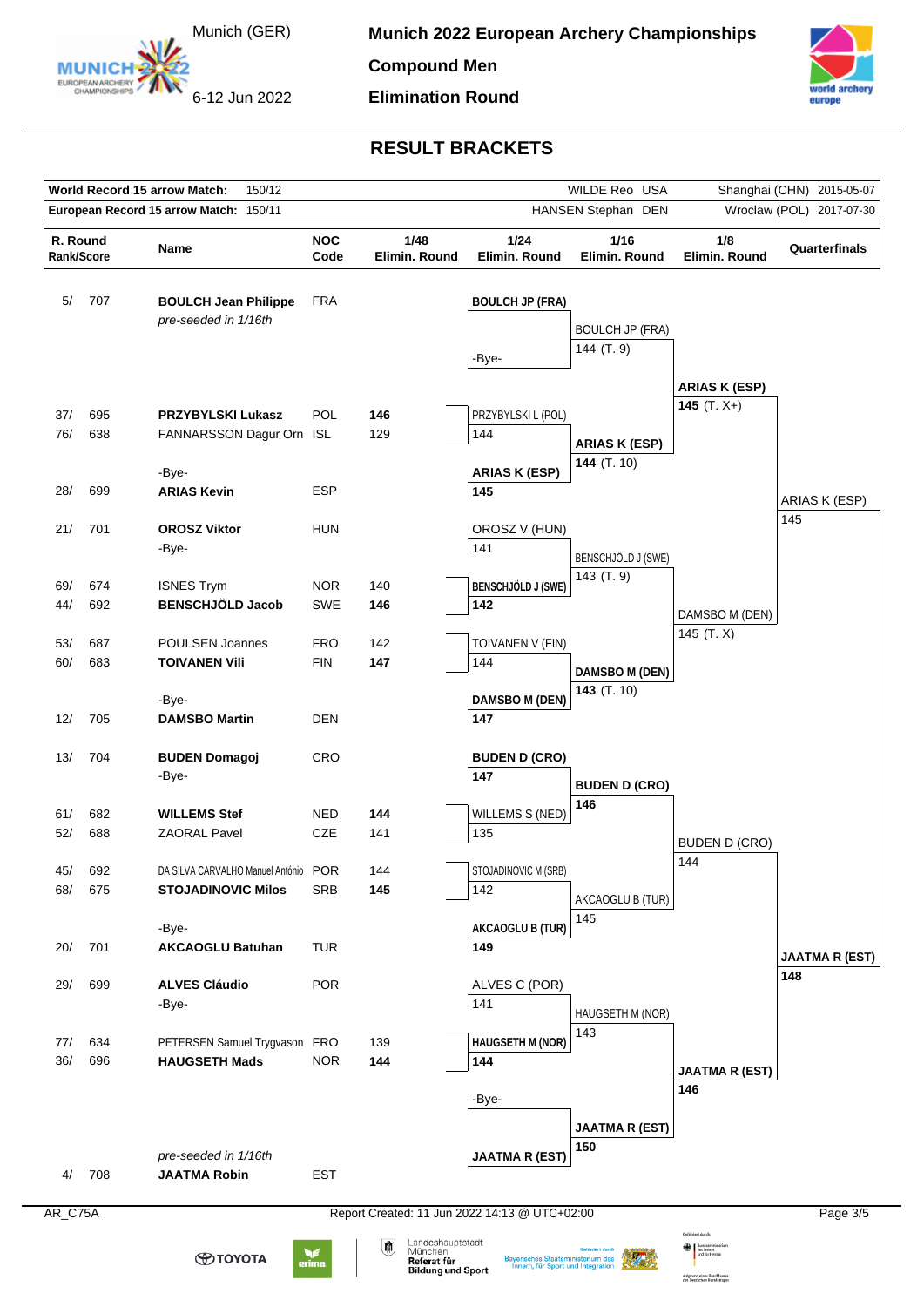

**Compound Men**

6-12 Jun 2022

**Elimination Round**



# **RESULT BRACKETS**

|                        |                                                                                                                                                                                                                                                   | World Record 15 arrow Match:<br>150/12             |                          |                                               | WILDE Reo USA<br>Shanghai (CHN) 2015-05-07 |                                |                              |                         |  |  |
|------------------------|---------------------------------------------------------------------------------------------------------------------------------------------------------------------------------------------------------------------------------------------------|----------------------------------------------------|--------------------------|-----------------------------------------------|--------------------------------------------|--------------------------------|------------------------------|-------------------------|--|--|
|                        |                                                                                                                                                                                                                                                   | European Record 15 arrow Match: 150/11             |                          |                                               |                                            | HANSEN Stephan DEN             | Wroclaw (POL) 2017-07-30     |                         |  |  |
| R. Round<br>Rank/Score |                                                                                                                                                                                                                                                   | Name                                               | <b>NOC</b><br>Code       | 1/48<br>Elimin. Round                         | 1/24<br>Elimin. Round                      | 1/16<br>Elimin. Round          | 1/8<br>Elimin. Round         | Quarterfinals           |  |  |
| 3/                     | 709                                                                                                                                                                                                                                               | <b>HANEY Emircan</b><br>pre-seeded in 1/16th       | <b>TUR</b>               |                                               | <b>HANEY E (TUR)</b>                       | <b>HANEY E (TUR)</b>           |                              |                         |  |  |
|                        |                                                                                                                                                                                                                                                   |                                                    |                          |                                               | -Bye-                                      | 147                            | <b>HANEY E (TUR)</b>         |                         |  |  |
| 35/                    | 696                                                                                                                                                                                                                                               | <b>NEDELJKOVIC Ognjen</b><br>-Bye-                 | <b>SRB</b>               |                                               | <b>NEDELJKOVIC O (SRB)</b><br>146          | NEDELJKOVIC O (SRB)            | 145                          |                         |  |  |
| 30/                    | 698                                                                                                                                                                                                                                               | -Bye-<br><b>KOUMERTAS Stavros</b>                  | GRE                      |                                               | <b>KOUMERTAS S (GRE)</b><br>144            | 145                            |                              | HANEY E (TUR)           |  |  |
| 19/                    | 701                                                                                                                                                                                                                                               | <b>JEVSNIK Tim</b><br>-Bye-                        | <b>SLO</b>               |                                               | <b>JEVSNIK T (SLO)</b><br>145              | <b>JEVSNIK T (SLO)</b>         |                              | 145                     |  |  |
| 67/<br>46/             | 677<br>692                                                                                                                                                                                                                                        | <b>SIGAUSKAS Vladas</b><br>SIMÕES Nuno             | LTU<br><b>POR</b>        | 139<br>131                                    | SIGAUSKAS V (LTU)<br>137                   | 145                            | JEVSNIK T (SLO)              |                         |  |  |
| 51/<br>62/             | 689<br>682                                                                                                                                                                                                                                        | <b>KONECKI Przemyslaw</b><br><b>HOCEVAR Arnaud</b> | POL<br><b>LUX</b>        | 145<br>144                                    | <b>KONECKI P (POL)</b><br>143              | KONECKI P (POL)                | 144                          |                         |  |  |
| 14/                    | 703                                                                                                                                                                                                                                               | -Bye-<br><b>HEINCZ Stefan</b>                      | AUT                      |                                               | HEINCZ S (AUT)<br>141                      | 143                            |                              |                         |  |  |
| 11/                    | 705                                                                                                                                                                                                                                               | <b>BOSANSKY Jozef</b><br>-Bye-                     | <b>SVK</b>               |                                               | <b>BOSANSKY J (SVK)</b><br>149             | <b>BOSANSKY J (SVK)</b><br>148 |                              |                         |  |  |
| 59/<br>54/             | 684<br>686                                                                                                                                                                                                                                        | MOES Ben<br>KOSTOPOULOS Athanasios GRE             | <b>LUX</b>               | 143<br>144                                    | KOSTOPOULOS A (GRE)<br>142                 |                                | <b>BOSANSKY J (SVK)</b>      |                         |  |  |
| 43/<br>70/             | 693<br>659                                                                                                                                                                                                                                        | <b>HOLLAS Leon</b><br><b>BIRGISSON Alfred</b>      | <b>GER</b><br><b>ISL</b> | 145<br>144                                    | <b>HOLLAS L (GER)</b><br>149               | <b>HOLLAS L (GER)</b>          | 144 $(T. X)$                 |                         |  |  |
| 22/                    | 700                                                                                                                                                                                                                                               | -Bye-<br>HAEFELFINGER Roman SUI                    |                          |                                               | HAEFELFINGER R (SUI)<br>143                | 146                            |                              | <b>BOSANSKY J (SVK)</b> |  |  |
| 27/                    | 699                                                                                                                                                                                                                                               | <b>MASON James</b><br>-Bye-                        | <b>GBR</b>               |                                               | MASON J (GBR)<br>143                       | SEYWERT G (LUX)                |                              | 148                     |  |  |
| 75/<br>38/             | 642<br>694                                                                                                                                                                                                                                        | <b>OLAFSSON Albert</b><br><b>SEYWERT Gilles</b>    | <b>ISL</b><br><b>LUX</b> | 136<br>143                                    | <b>SEYWERT G (LUX)</b><br>144              | 145                            | HANSEN S (DEN)<br>144 (T. 9) |                         |  |  |
| 6/                     | 707                                                                                                                                                                                                                                               | pre-seeded in 1/16th<br><b>HANSEN Stephan</b>      | <b>DEN</b>               |                                               | -Bye-<br><b>HANSEN S (DEN)</b>             | <b>HANSEN S (DEN)</b><br>146   |                              |                         |  |  |
| AR_C75A                |                                                                                                                                                                                                                                                   |                                                    |                          | Report Created: 11 Jun 2022 14:13 @ UTC+02:00 |                                            |                                |                              | Page 4/5                |  |  |
|                        | Gefördert durch<br>Landeshauptstadt<br>谳<br>München<br>des Innern<br>v<br>⊕тоүотд<br><b>Bayerisches Staatsministerium des</b><br>Referat für<br>erima<br>Innern, für Sport und Integration<br><b>Bildung und Sport</b><br>autgrund eines Beschlus |                                                    |                          |                                               |                                            |                                |                              |                         |  |  |

aufgrund eines Beschlusses<br>des Deutschen Bundestages